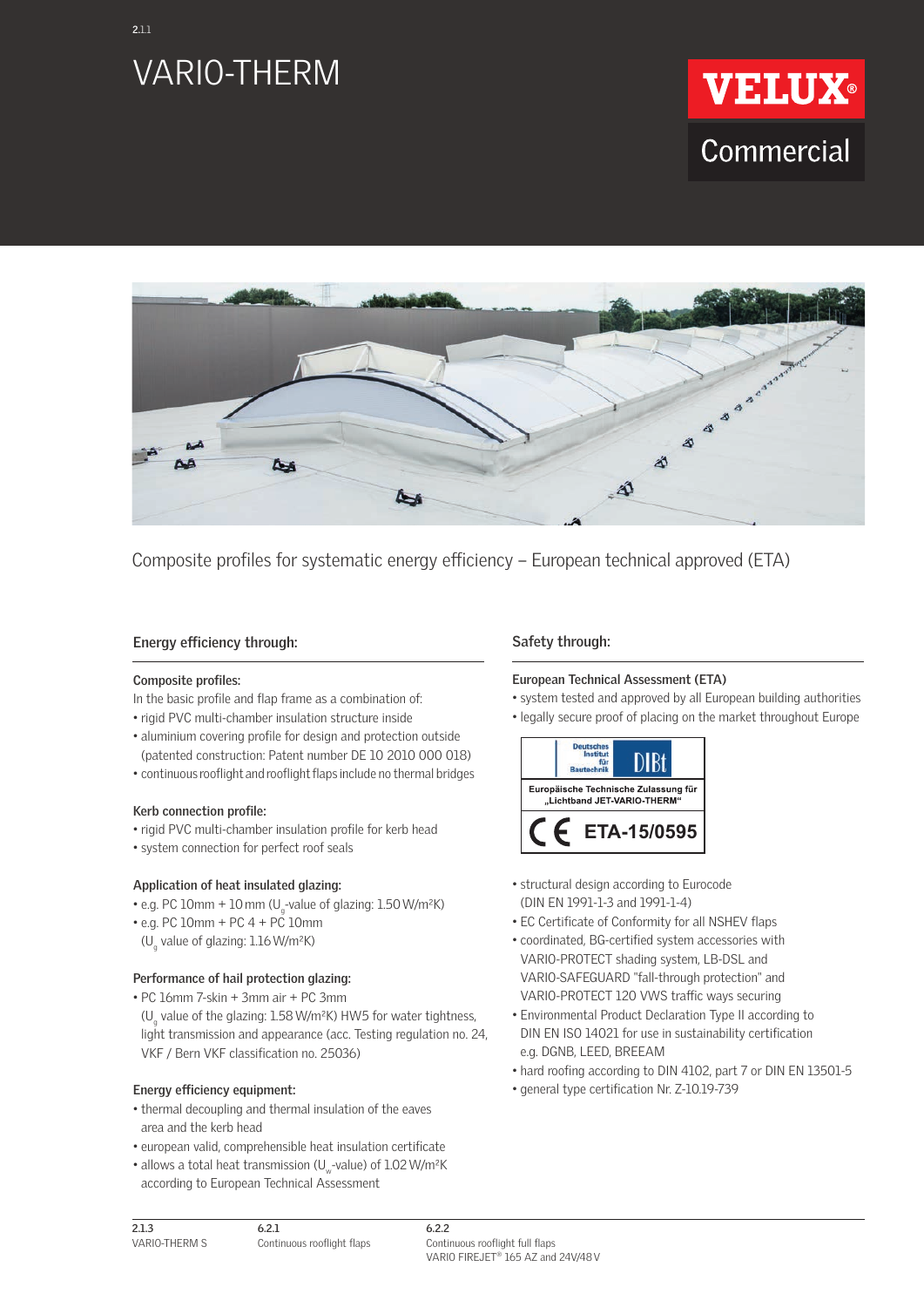## SHEV flaps for VARIO-THERM continous rooflights

| Flap type                                                  | <b>Opening angle</b>                | Upper clear width of<br>the kerb | Width/length   | $A_{\rm g}$            | $A_a$                  |
|------------------------------------------------------------|-------------------------------------|----------------------------------|----------------|------------------------|------------------------|
|                                                            |                                     | cm                               | $cm \times cm$ | m <sup>2</sup>         | m <sup>2</sup>         |
| Full flap                                                  | $165^\circ$                         | from 100<br>to 250               | b/100          | from 1.000<br>to 2.500 | from 0.700<br>to 1.998 |
|                                                            |                                     | from 100<br>to 250               | b/134          | from 1.340<br>to 3.350 | from 0.940<br>to 2.538 |
| Upper clear width<br>Rooflight order width                 |                                     | from 100<br>to 300               | b/204          | from 2.040<br>to 6.120 | from 1.530<br>to 4.284 |
|                                                            |                                     | from 200 to 600                  | 200/100        | 2.00                   | 1.48                   |
|                                                            | $95^\circ$                          | from 200 to 600                  | 200/204        | 4.08                   | 3.05                   |
| Double flap                                                |                                     | from 250 to 600                  | 250/100        | 2.50                   | 1.88                   |
| 950<br>Width of flap - 2000/2500/3000<br>Upper clear width | $95^\circ$                          | from 250 to 600                  | 250/204        | 5.10                   | 3.89                   |
|                                                            |                                     | from 300 to 600                  | 300/100        | 3.00                   | 2.31                   |
|                                                            |                                     | from 300 to 600                  | 300/204        | 6.12                   | 4.70                   |
|                                                            |                                     | from 350 to 600                  | 350/100        | 3.50                   | 2.54                   |
|                                                            |                                     | from 350 to 600                  | 350/204        | 7.14                   | 5.28                   |
|                                                            |                                     | from 400 to 600                  | 400/100        | 4.00                   | 2.77                   |
|                                                            |                                     | from 400 to 600                  | 400/204        | 8.16                   | 5.83                   |
| Side flap<br>Upper clear width<br>Rooflight order width    | $130^\circ$<br>Width of flop        | from 250 to 350                  | 180/100        | 1.800                  | 1.158                  |
|                                                            |                                     | from 250 to 350                  | 180/204        | 3.672                  | 2.387                  |
|                                                            |                                     | from 280 to 410                  | 215/100        | 2.150                  | 1.384                  |
|                                                            |                                     | from 280 to 410                  | 215/204        | 4.386                  | 2.851                  |
|                                                            |                                     | from 300 to 480                  | 250/100        | 2.500                  | 1.609                  |
|                                                            |                                     | from 300 to 480                  | 250/204        | 5.100                  | 3.315                  |
| Beam flap                                                  | $130^\circ$<br>Width of flap<br>100 | from 350 to 1090                 | 180/100        | 1.800                  | 1.158                  |
|                                                            |                                     | from 350 to 1090                 | 180/204        | 3.672                  | 2.387                  |
|                                                            |                                     | from 400 to 1090                 | 215/100        | 2.150                  | 1.384                  |
|                                                            |                                     | from 400 to 1090                 | 215/204        | 4.386                  | 2.851                  |
|                                                            |                                     | from 480 to 1090                 | 250/100        | 2.500                  | 1.609                  |
|                                                            |                                     | from 480 to 1090                 | 250/204        | 5.100                  | 3.315                  |

#### *Note:*

 $A_{\scriptscriptstyle \alpha}$  values (aerodynamic effective opening surface) and

*Ag values (geometrical surface)*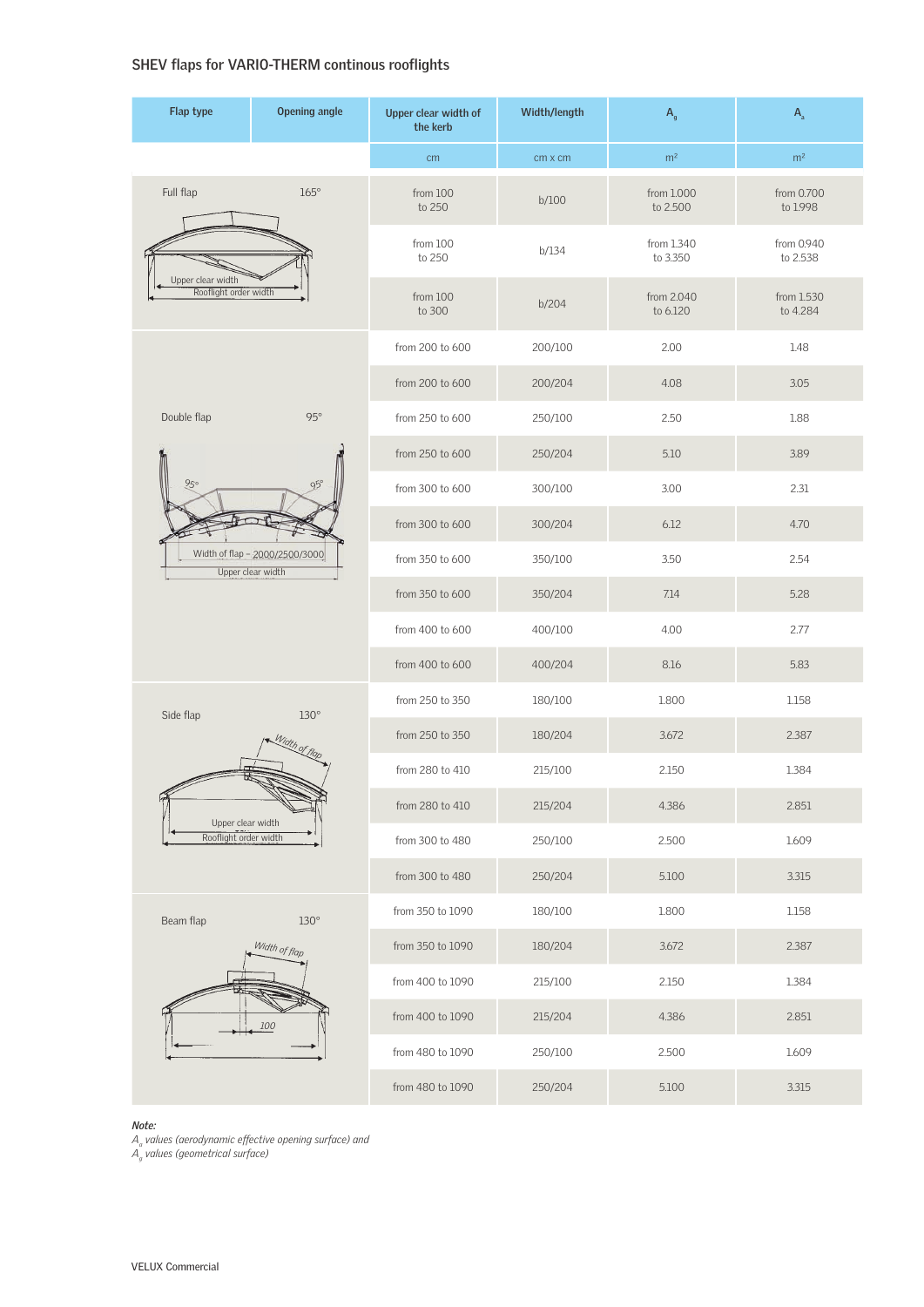## **Composite profiles**

#### **Innovative combination of materials for function and design:** Basic profile made of rigid PVC and aluminium covering profile

## Advantages of the composite profiles in detail:

- high-quality and robust construction
- for secure and easy implementation of the roof sealing
- for prevention against fire flashover according to DIN 18234

### Advantages of the continuous rooflight construction:

- type static according to Eurocode (DIN EN 1991-1-3 and DIN EN 1991-1-4)
- complete load distribution of the wind suction forces via the PVC surface without metallic penetration of the insulation level

## Advantages of rooflight accessories:

• high-quality plastic flap, thermal separation and heat insulated with glazing analogous to the continuous rooflight

![](_page_2_Figure_11.jpeg)

Sectional view of a VARIO-THERM continous rooflight with full flap

![](_page_2_Picture_13.jpeg)

Sectional view of a VARIO-THERM double flap.

## **Energy efficiency**

#### **Thermal decoupling and heat insulation of the eaves area:**

(Basic profile made of rigid PVC and aluminium covering profile) • multi-chamber insulation profile without thermal bridges

## **Thermal decoupling and heat insulation of the kerb head:**

(Kerb connection profile made of rigid PVC supplementing the eave profile)

- multi-chamber insulation profile without thermal bridges
- highly insulating, effective kerb head covering
- lowers the Uw value of the continuous rooflight construction up to an additional 0.2 W/m²K

#### Enables a total heat transfer (U<sub>w</sub> value) of 1.02 W/m<sup>2</sup>K: (Considerably better than the current EnEV

reference value of  $\leq 2.4$  W/m<sup>2</sup>K)

- ideal for projects with sustainability certification
- ideal for energy efficiency refurbishment

## Isothermal performance for continuous rooflight with heat flow compared with conventional rooflight eave profiles

Perfect interaction: The heat insulating multi-chamber eave and kerb connection profiles result in ideal isothermal performance.

![](_page_2_Figure_29.jpeg)

![](_page_2_Picture_30.jpeg)

A low heat flow stands for less loss of heat.